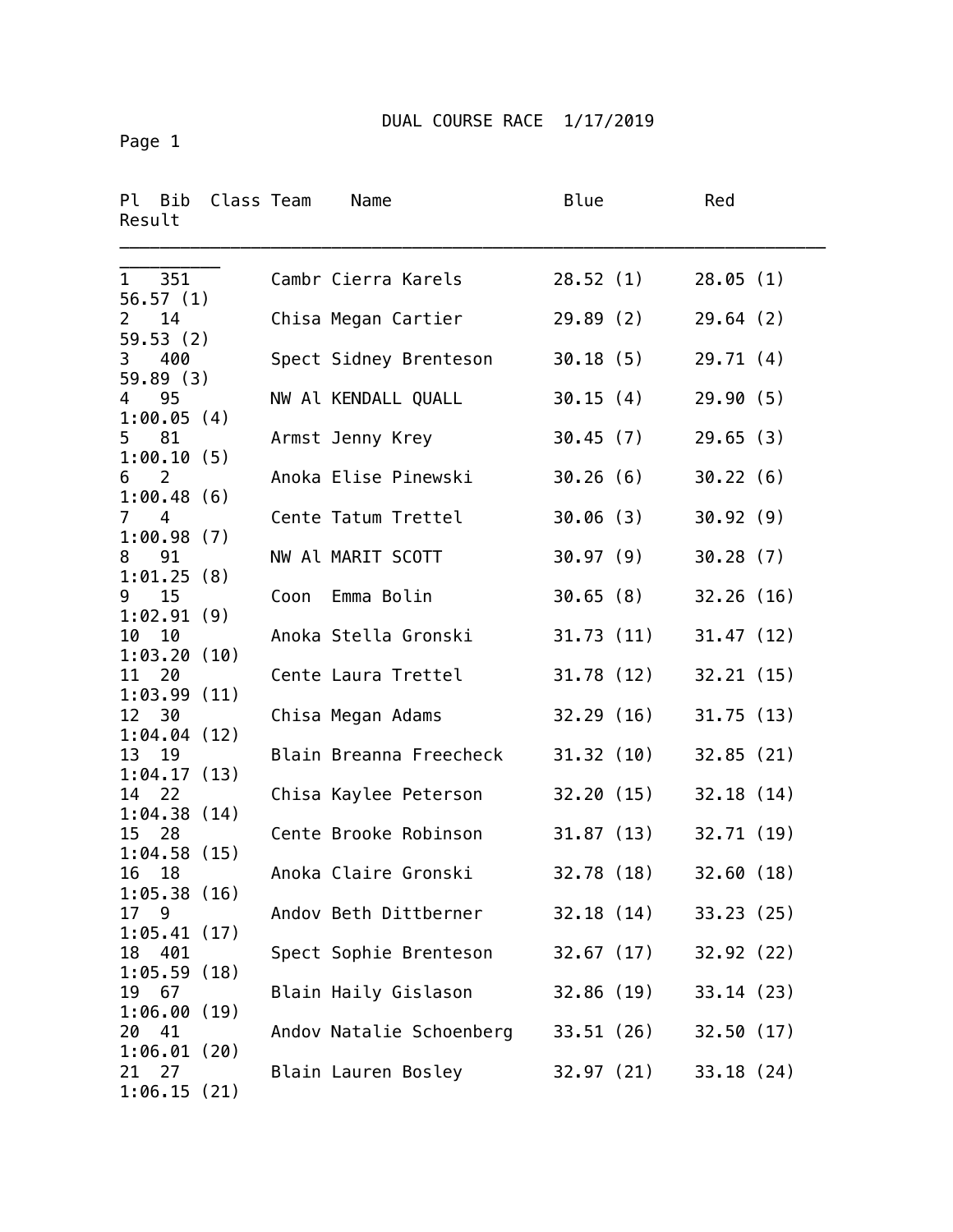| 22 <sub>5</sub>                   |      | Champ Anna Phleger       | 34.07 (28) |            | 32.72(20)  |  |
|-----------------------------------|------|--------------------------|------------|------------|------------|--|
| 1:06.79(22)<br>23<br>$\mathbf{1}$ |      | Andov Emily Schroeder    | 33.13 (22) |            | 33.91(27)  |  |
| 1:07.04(23)                       |      |                          |            |            |            |  |
| 24 8<br>1:07.31(24)               |      | Irond Leah Newbauer      | 33.65(27)  |            | 33.66(26)  |  |
| 25 17                             |      | Andov Audrey Swenson     | 33.35(23)  |            | 34.38 (28) |  |
| 1:07.73(25)                       |      |                          |            |            |            |  |
| 26 38<br>1:09.09(26)              |      | Chisa Lauren Lundberg    | 34.51(30)  |            | 34.58 (29) |  |
| 27 54                             |      | Chisa Elsa Dahl          | 34.08 (29) |            | 35.39(32)  |  |
| 1:09.47(27)                       |      |                          |            |            |            |  |
| 28 62                             |      | Chisa Annah Mellum       | 35.08(32)  |            | 34.95(30)  |  |
| 1:10.03(28)<br>29<br>3            |      | Blain Anika Snyder       |            | 40.13 (51) | 31.05(10)  |  |
| 1:11.18(29)                       |      |                          |            |            |            |  |
| 30<br>36                          |      | Cente Emily Anderson     |            | 35.34 (33) | 36.50(33)  |  |
| 1:11.84(30)<br>31 136             |      | Blain Lucy Kalina        |            | 34.67 (31) | 37.27(36)  |  |
| 1:11.94(31)                       |      |                          |            |            |            |  |
| 32 84                             |      | Armst Vivien Gschwind    | 35.87 (35) |            | 37.03(34)  |  |
| 1:12.90(32)                       |      |                          |            |            |            |  |
| 33 44<br>1:14.19(33)              |      | Cente Madison Michealson | 35.42(34)  |            | 38.77(40)  |  |
| 34<br>- 55                        | Coon | Emilee Verbeek           | 36.38 (39) |            | 38.01(38)  |  |
| 1:14.39(34)                       |      |                          |            |            |            |  |
| 35 77<br>1:14.46(35)              |      | Champ Kaeden Dublin      | 37.39(42)  |            | 37.07(35)  |  |
| 36 59                             |      | Blain Mikayla Wolters    | 36.10(37)  |            | 38.62(39)  |  |
| 1:14.72(36)                       |      |                          |            |            |            |  |
| 37<br>25                          |      | Andov Delanie Schroer    |            | 38.44 (45) | 37.29(37)  |  |
| 1:15.73(37)<br>38<br>6            |      | Chisa Sophie Janzig      |            | 40.73 (52) | 35.02(31)  |  |
| 1:15.75(38)                       |      |                          |            |            |            |  |
| 39<br>46                          |      | Chisa Ashlyn Anderson    | 37.23(41)  |            | 38.88 (41) |  |
| 1:16.11(39)<br>40 501             | CCS  | Hannah Baas              |            | 32.86 (19) | 43.52 (56) |  |
| 1:16.38(40)                       |      |                          |            |            |            |  |
| 41<br>33                          |      | Andov Rachel Larson      |            | 37.86 (44) | 39.36 (43) |  |
| 1:17.22(41)<br>83                 |      |                          |            |            |            |  |
| 42<br>1:17.63(42)                 |      | Armst Sarah Appelen      |            | 38.60 (46) | 39.03(42)  |  |
| 43<br>73                          |      | Andov Isabella Gullekson |            | 37.71 (43) | 40.58 (50) |  |
| 1:18.29(43)                       |      |                          |            |            |            |  |
| 23<br>44<br>1:18.50(44)           |      | Coon Shelby Robideau     |            | 39.08 (47) | 39.42(44)  |  |
| 160<br>45                         |      | Chisa Allison Lavalle    |            | 39.56 (48) | 39.68(47)  |  |
| 1:19.24(45)                       |      |                          |            |            |            |  |
| 16<br>46<br>1:19.48(46)           |      | Irond Emma Eclov-Reher   |            | 39.90 (50) | 39.58(45)  |  |
|                                   |      |                          |            |            |            |  |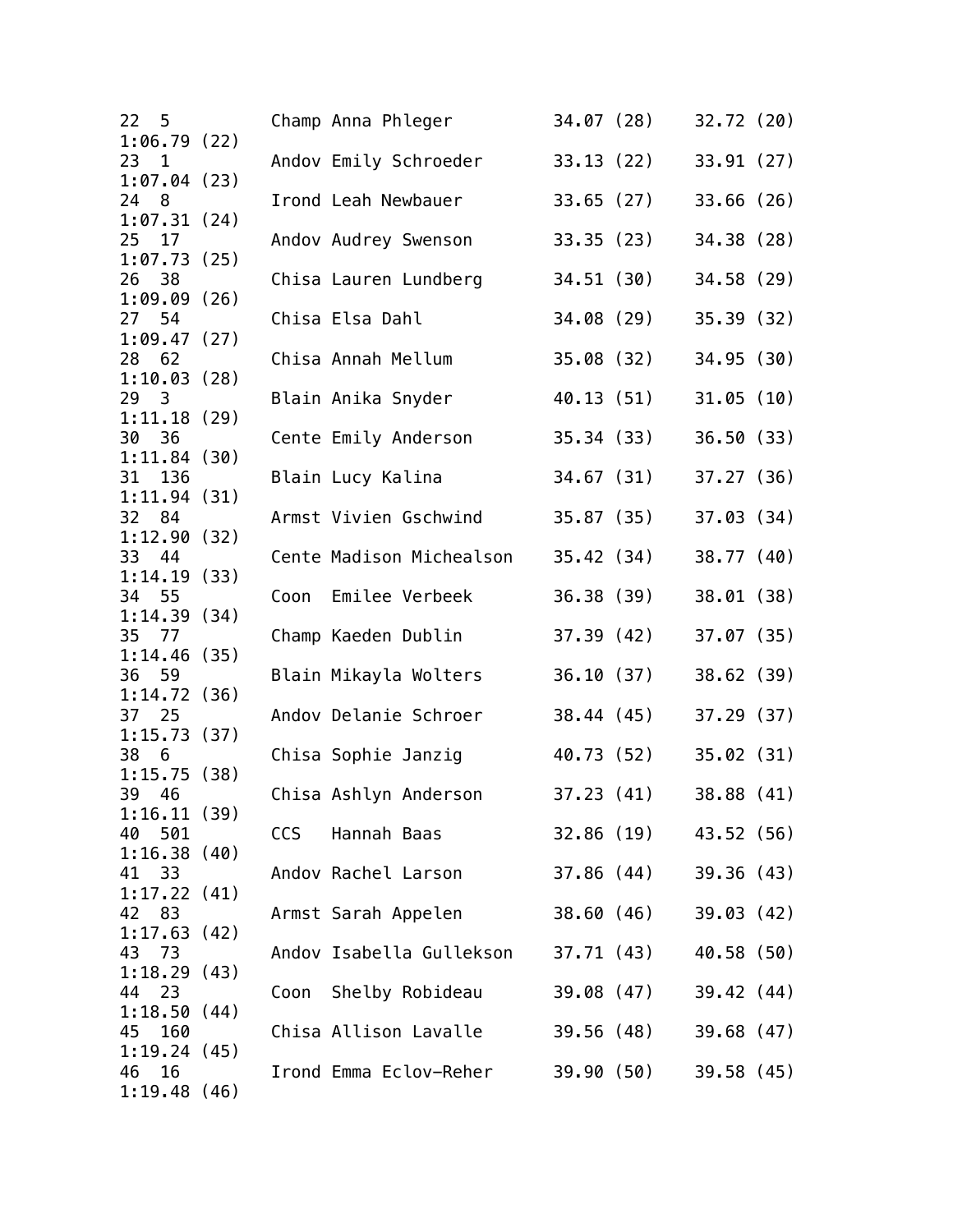| 47 51                 | Blain Kendra Entsminger | 49.18 (68) | 30.35(8)   |
|-----------------------|-------------------------|------------|------------|
| 1:19.53(47)           |                         |            |            |
| 48 65                 | Andov Kaleigh Beggin    | 33.43(25)  | 46.30(61)  |
| 1:19.73(48)           |                         |            |            |
| 49 85                 | Armst Adriana Kunze     | 40.94 (54) | 39.69(48)  |
| 1:20.63(49)           |                         |            |            |
| 50 141<br>1:21.80(50) | Cente Brianna Callahan  | 39.57(49)  | 42.23 (53) |
|                       |                         |            |            |

\_\_\_\_\_\_\_\_\_\_\_\_\_\_\_\_\_\_\_\_\_\_\_\_\_\_\_\_\_\_\_\_\_\_\_\_\_\_\_\_\_\_\_\_\_\_\_\_\_\_\_\_\_\_\_\_\_\_\_\_\_\_\_\_\_\_\_\_\_\_

Ski Club Software from www.SplitSecond.com 1/17/2019 7:20:17 PM

~~~~~~~~~~~~~~~~~~~~~~~~~~~~~~~~~~~ NEW PAGE

~~~~~~~~~~~~~~~~~~~~~~~~~~~~~~~~~~~

DUAL COURSE RACE 1/17/2019

Page 2

\_\_\_\_\_\_\_\_\_\_

| Result | Pl Bib | Class Team  |     | Name                    | Blue        |            | Red        |  |
|--------|--------|-------------|-----|-------------------------|-------------|------------|------------|--|
| 51 70  |        |             |     | Chisa Alexandra Witucki |             | 42.84 (57) | 39.61(46)  |  |
|        |        | 1:22.45(51) |     |                         |             |            |            |  |
| 52 75  |        |             |     | Blain Sunni Gislason    |             | 41.73 (56) | 42.73 (55) |  |
|        |        | 1:24.46(52) |     |                         |             |            |            |  |
| 53 60  |        |             |     | Cente Bailey Hoff       |             | 36.79 (40) | 50.54(68)  |  |
|        |        | 1:27.33(53) |     |                         |             |            |            |  |
| 54 32  |        |             |     | Irond Elizabeth Davies  |             | 44.19 (58) | 44.19 (57) |  |
|        |        | 1:28.38(54) |     |                         |             |            |            |  |
| 55 87  |        |             |     | Armst Alexis Schoenberg |             | 48.05 (66) | 42.66(54)  |  |
|        |        | 1:30.71(55) |     |                         |             |            |            |  |
| 56 92  |        |             |     | NW Al KATIE BOTTEMA     |             | 33.35 (23) | 58.80 (74) |  |
|        |        | 1:32.15(56) |     |                         |             |            |            |  |
| 57 71  |        |             |     | Coon Sydney Voseen      |             | 46.07 (61) | 46.22(60)  |  |
|        |        | 1:32.29(57) |     |                         |             |            |            |  |
| 58 12  |        |             |     | Cente Anna Lundeen      | 1:00.98(75) |            | 31.37(11)  |  |
|        |        | 1:32.35(58) |     |                         |             |            |            |  |
| 59 98  |        |             |     | NW Al ALEXIS DUKE       |             | 46.54 (64) | 45.86 (58) |  |
|        |        | 1:32.40(59) |     |                         |             |            |            |  |
|        | 60 500 | 1:32.42(60) | CCS | Hailey Baas             |             | 45.90 (60) | 46.52 (62) |  |
| 61 94  |        |             |     | NW Al SAM ALTMAN        |             | 44.85 (59) | 48.03 (67) |  |
|        |        | 1:32.88(61) |     |                         |             |            |            |  |
| 62 82  |        |             |     | Armst Anastasia Holm    |             | 41.36 (55) | 52.08(70)  |  |
|        |        | 1:33.44(62) |     |                         |             |            |            |  |
| 63 97  |        |             |     | NW Al MEME WHITE        |             | 46.18 (62) | 47.64(65)  |  |
|        |        | 1:33.82(63) |     |                         |             |            |            |  |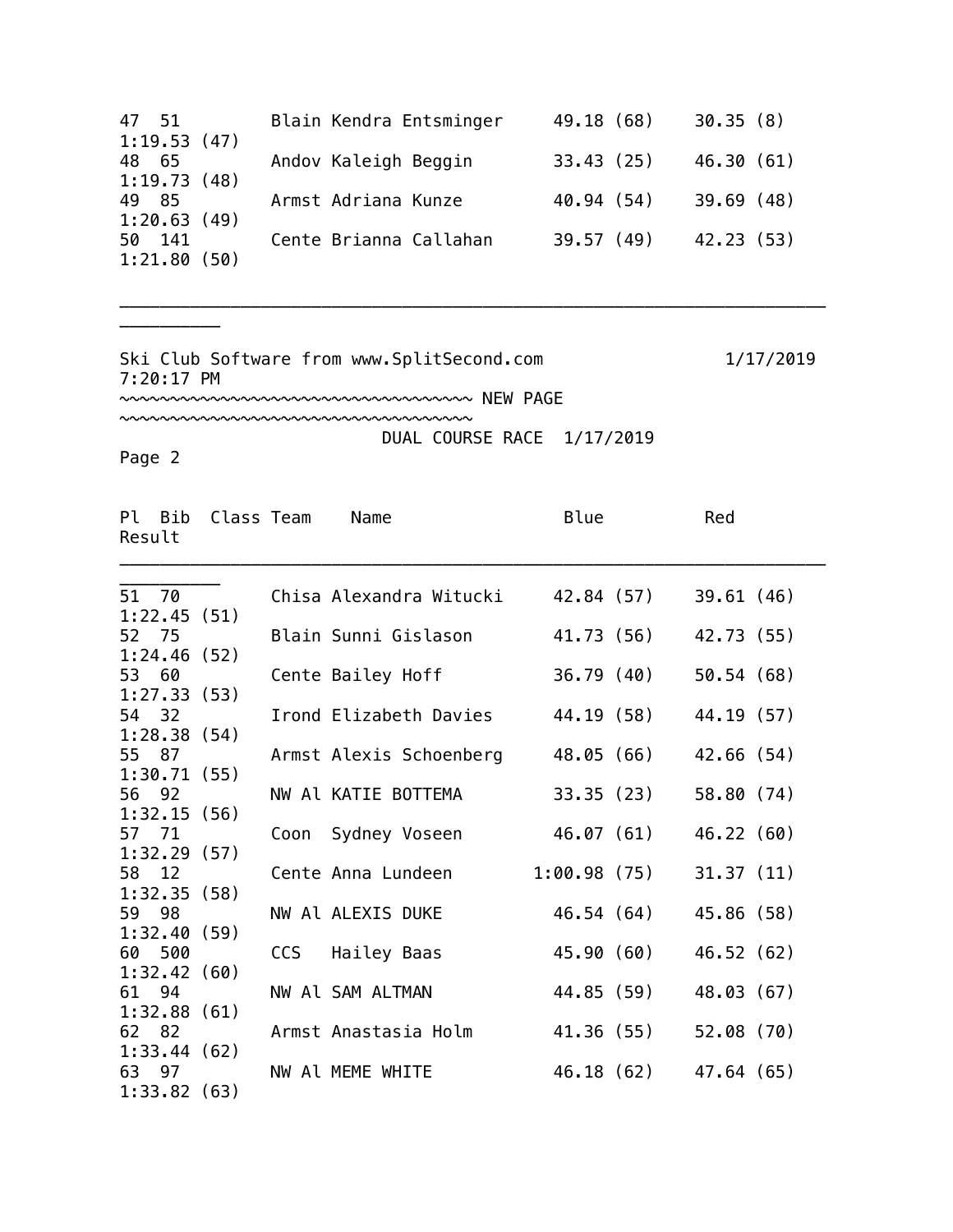| 31<br>64                | Coon | Julia Sides             | 47.07 (65)  |            | 47.51 (64)  |  |
|-------------------------|------|-------------------------|-------------|------------|-------------|--|
| 1:34.58(64)             |      |                         |             |            |             |  |
| 65<br>40                |      | Irond Kaia Rodgers      | 48.29 (67)  |            | 47.85 (66)  |  |
| 1:36.14(65)             |      |                         |             |            |             |  |
| 66 130                  |      | Blain Avery Soli        | 35.89(36)   |            | 1:01.19(75) |  |
| 1:37.08(66)<br>67 57    |      | Andov Allie Wicklund    | 52.15(70)   |            | 46.13(59)   |  |
| 1:38.28(67)             |      |                         |             |            |             |  |
| 68 24                   |      | Irond Abbie Brown       | 53.86 (72)  |            | 46.77 (63)  |  |
| 1:40.63(68)             |      |                         |             |            |             |  |
| 69<br>131               |      | Blain Mitsuki Nishiyama | 1:03.94(78) |            | 40.47 (49)  |  |
| 1:44.41(69)             |      |                         |             |            |             |  |
| 70<br>49<br>1:45.06(70) |      | Andov Elyse Schroeder   | 1:02.95(77) |            | 42.11 (52)  |  |
| 71 45                   |      | Champ Brooke Murray     |             | 53.51 (71) | 51.99(69)   |  |
| 1:45.50(71)             |      |                         |             |            |             |  |
| 72<br>181               |      | Armst Marly Marty       |             | 55.26 (73) | 54.79 (72)  |  |
| 1:50.05(72)             |      |                         |             |            |             |  |
| 73<br>- 29              |      | Champ Lucy Gauthier     |             | 56.33 (74) | 54.36 (71)  |  |
| 1:50.69(73)             |      |                         |             |            |             |  |
| 74 86                   |      | Armst Manon Lonfier     | 46.49 (63)  |            | 1:05.37(77) |  |
| 1:51.86(74)             |      |                         |             |            |             |  |
| 75 52                   |      | Cente Evelyn Thomton    | 36.35(38)   |            | 1:18.88(78) |  |
| 1:55.23(75)             |      |                         |             |            |             |  |
| 76<br>48                |      | Irond Megan Henkenius   | 1:02.72(76) |            | 1:01.25(76) |  |
| 2:03.97(76)             |      |                         |             |            |             |  |
| 77 96                   |      | NW Al ELLA WALD         | 1:10.27(80) |            | 54.95 (73)  |  |
| 2:05.22(77)             |      |                         |             |            |             |  |
| 78<br>146               |      | Cente Stella Lobinsky   | 1:44.97(82) |            | 40.99 (51)  |  |
| 2:25.96(78)             |      |                         |             |            |             |  |
| 79<br>61                |      | Champ Erin Smythe       | 1:11.29(81) |            | 1:30.12(79) |  |
| 2:41.41(79)             |      |                         |             |            |             |  |
| 80<br>34                |      | Anoka Alexcis Wuorenma  | 1:05.48(79) |            | <b>DNS</b>  |  |
| 81<br>$\overline{7}$    |      | Coon Erika Jenkins      | <b>DNS</b>  |            | <b>DNS</b>  |  |
| 82<br>26                |      | Anoka Gretchen Mugglin  | <b>DNS</b>  |            | <b>DNS</b>  |  |
| 83<br>90                |      | Armst Valeria Araque    | <b>DNS</b>  |            | <b>DNS</b>  |  |
| 84<br>63                |      | Coon Krista Eckert      | <b>DNF</b>  |            | <b>DNS</b>  |  |
| 85<br>89                |      | Armst Maria Friis       | 51.56(69)   |            | <b>DNF</b>  |  |
| 93<br>86                |      | NW Al DYLAN SHOEMAKER   | 40.79 (53)  |            | DSQ         |  |